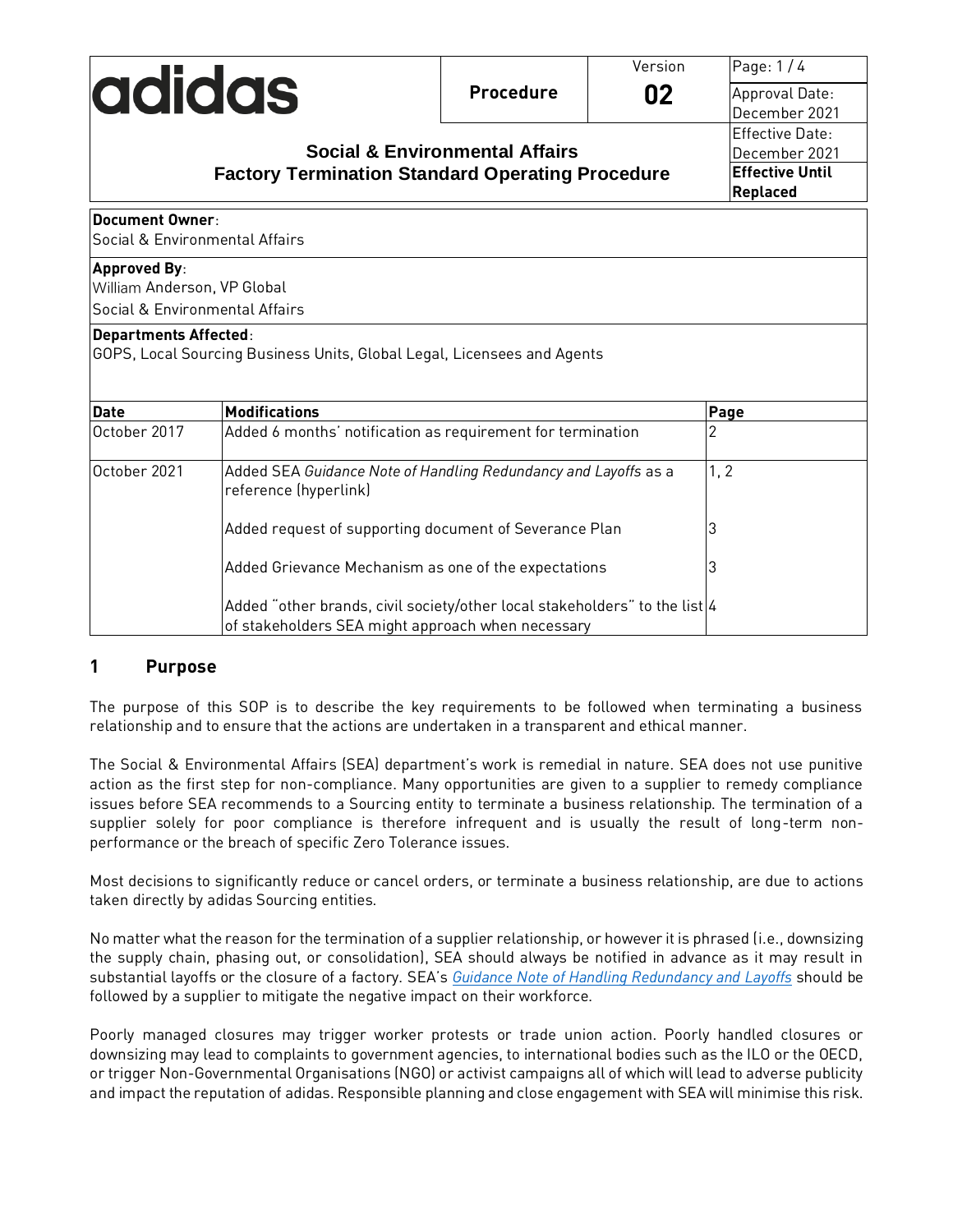|                                                         |                  | Version | Page: 2/4                       |
|---------------------------------------------------------|------------------|---------|---------------------------------|
| <b>adidas</b>                                           | <b>Procedure</b> | 02      | Approval Date:<br>December 2021 |
|                                                         |                  |         | Effective Date:                 |
| <b>Social &amp; Environmental Affairs</b>               |                  |         | December 2021                   |
| <b>Factory Termination Standard Operating Procedure</b> |                  |         | <b>Effective Until</b>          |
|                                                         |                  |         | Replaced                        |

#### **2 Scope**

This procedure is applicable to all adidas Sourcing entities, licensees and agents (hereafter referred to as 'Sourcing Entities') that hold direct business relationships with suppliers.

#### **3 Procedure**

#### **3.1 Early Notification to SEA**

#### **Termination or Closure**

Whenever Sourcing Entities terminate a factory relationship or are notified by a supplier that they are closing a factory for business or financial reasons, SEA should be notified immediately.

It is recommended that suppliers are notified 6 months in advance of the business relationship ending, unless an alternate notification timeline is specified in the Manufacturing Agreement. This timeline helps diminish any negative repercussions to the workers in the factories and allows suppliers enough time to identify new customers.

The responsible Sourcing Entity should then work with SEA to identify the potential impact on the factory's workforce, and take appropriate action to minimises any negative impacts on workers.

#### **Downsizing Orders**

Where a supplier is not directly being terminated, but orders are significantly reduced in a supplier with a high degree of dependence on adidas orders, SEA should also be consulted.

As a rule of thumb, annual order volumes that exceed 15 to 20% of a factory's annual capacity indicate a high level of dependence.

## **3.2 Letter of Expectations**

If the planned termination or downsizing is likely to result in worker layoffs or factory closure, SEA will normally communicate directly with the supplier, asking them to investigate all possible alternatives to layoffs or closure, and detailing both our expectations and legal requirements for the ethical treatment of workers. Our expectations from suppliers include:

- 1. Ensure laid off workers are selected objectively. Refer to common criteria section of SEA's *[Guidance](https://pspoanonymousstorage.blob.core.windows.net/seaprogrammeops/Shared%20Documents/SEA%20SOPs/Guidance%20Note%20on%20Handling%20Redundancy%20and%20Layoffs_Dec%202021%20Final.pdf)  Note [of Handling Redundancy and Layoffs](https://pspoanonymousstorage.blob.core.windows.net/seaprogrammeops/Shared%20Documents/SEA%20SOPs/Guidance%20Note%20on%20Handling%20Redundancy%20and%20Layoffs_Dec%202021%20Final.pdf)*.
- 2. Ensure workers receive full and timely payment of all monies owed to them (wages, unused leaves, social security, severance, retirement, etc.) by the date of termination, in accordance with contract terms and local law.
- 3. Notify workers in advance of the factory closure, both orally and in writing. Communication must include the anticipated closure date and relevant factory policies and procedures surrounding the closure, as well as worker rights and responsibilities under the process.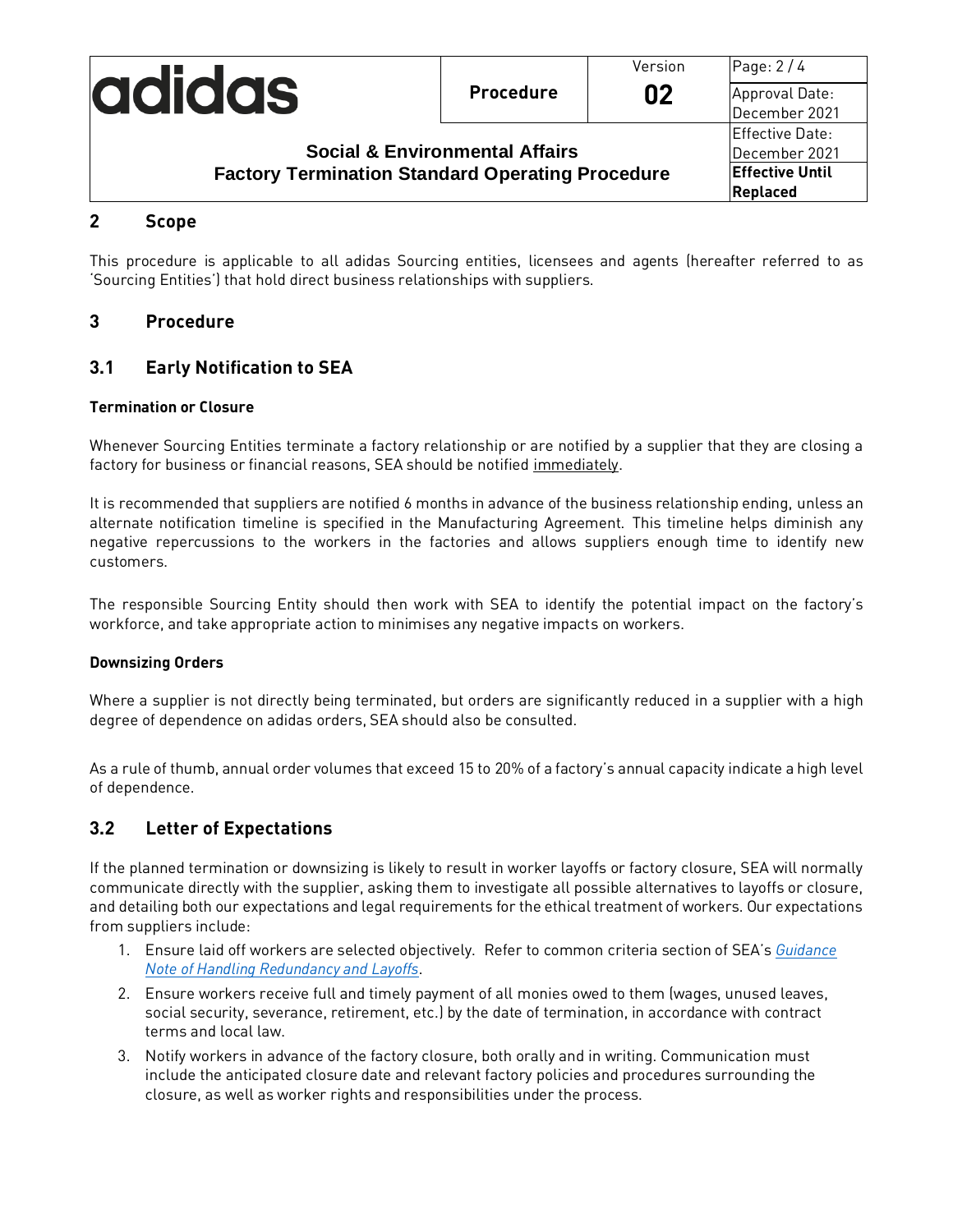|                                                                                                      |                  | Version | Page: $3/4$            |
|------------------------------------------------------------------------------------------------------|------------------|---------|------------------------|
| <b>adidas</b>                                                                                        | <b>Procedure</b> | 02      | Approval Date:         |
|                                                                                                      |                  |         | December 2021          |
|                                                                                                      |                  |         | Effective Date:        |
| <b>Social &amp; Environmental Affairs</b><br><b>Factory Termination Standard Operating Procedure</b> |                  |         | December 2021          |
|                                                                                                      |                  |         | <b>Effective Until</b> |
|                                                                                                      |                  |         | Replaced               |

- 4. Maintain all required and relevant documentation necessary to demonstrate and verify compliance with contract terms and local law for worker wages, worker benefits and termination practices.
- 5. Where relevant, consult union and worker representatives on all aspects of the factory closure.
- 6. While the factory continues to operate, meet all the compliance requirements outlined in adidas Workplace Standards.

The above expectations may also be written into the formal termination notices which are prepared and issued by adidas' Legal teams, when notifying a supplier of the termination of a business relationship.

## **3.3 Proper Management of a Closure**

When a supplier is terminated, important SEA considerations are:

- 1. Proper internal communication and consultation with the workers and trade union, if one exists.
- 2. Legal obligations under existing contracts and collective bargaining agreements.
- 3. Termination pay (severance) and other benefits due to the workers.
- 4. The schedule for the layoffs.
- 5. Remediation of the items in SEA's Corrective Action Plan

Whatever the cause for a factory closure, we expect the factory management to act responsibly and fully comply with the local labour law with respect to the notification and payment of severance to the workers and other employees, e.g., administration staff and management personnel. We would also expect that they consider other possible steps or actions to ease the situation for the workers who are being made redundant. An example would be to extend medical care or medical insurance or other benefits for workers and their families for a period after the closure or downsizing.

## **3.4 Information to be Submitted to SEA**

Where a factory closure or worker layoffs are unavoidable, SEA expects the following information to be prepared by the supplier and shared with SEA.

- 1. *Employee Details*: A full list of the permanent employees and/or contract workers who will be affected. These lists should detail the age and marital status of the workers and their length of service with the factory. In addition, we would like to know whether there are any employees whose income is the only source of income for an extended group of people (ex. single parents; both partners in a relationship work at the same factory, etc.) If they lose their jobs, they or others who depend on the employee's income as their sole source of income may face special hardships.
- 2. *Severance Plan*: A calculation of the pay and benefits to be paid to each employee or contract worker based on their length of service at the proposed date of closure. Factory retrenchment policy and procedures in supporting the calculation should be provided at the same time.
- 3. *Communication Plan*: Describing when and how the workers will be notified of their redundancy. How will the message be delivered – by letter, following an announcement and a meeting? Who will counsel the workers and answer their questions?
- 4. *Grievance Mechanism:* Describing how appeals raised from laid off workers will be managed.
- 5. *Crisis Plan*: Outlining the actions the management would take, for example, if the workers protest about the closure or approach the media.